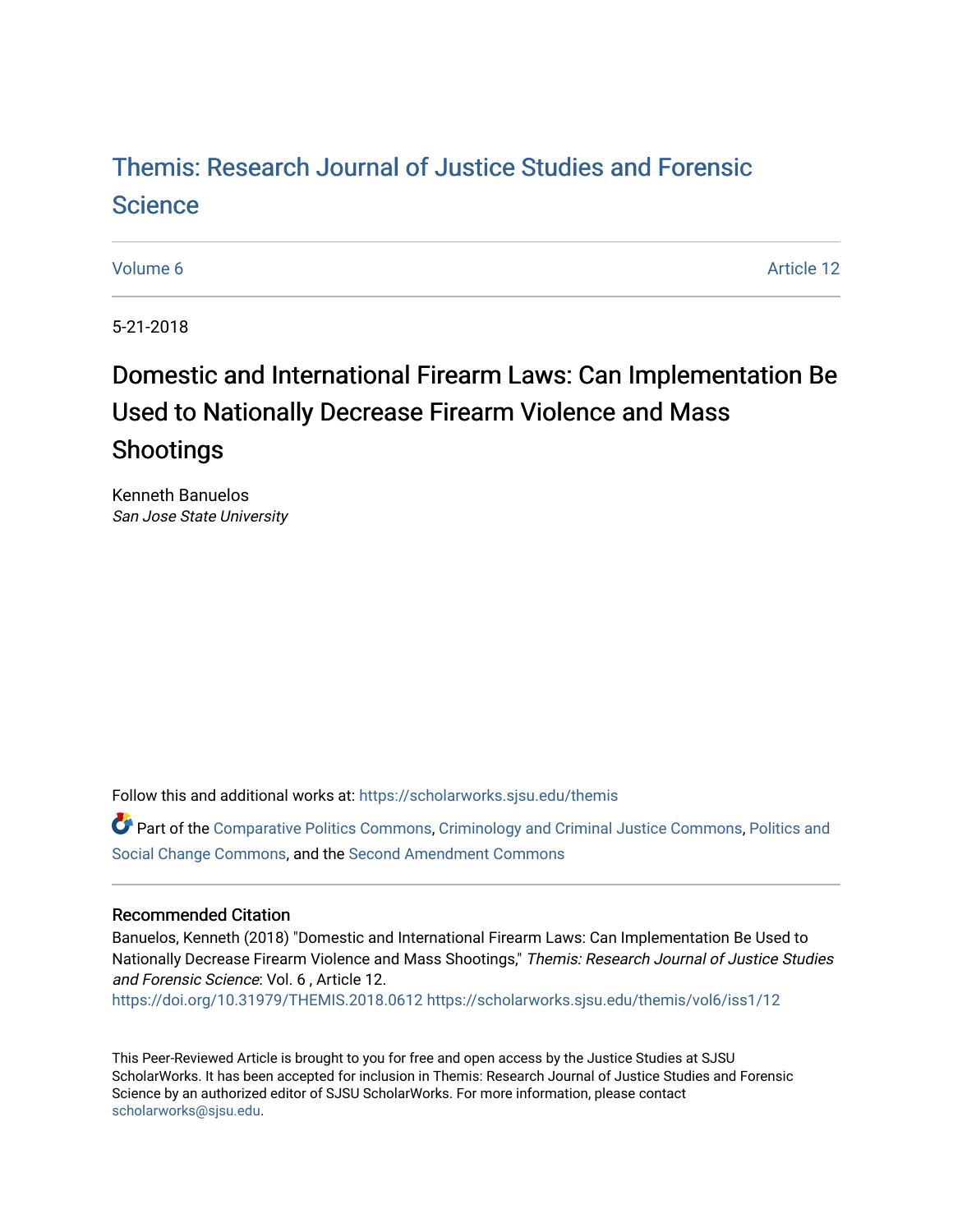# Domestic and International Firearm Laws: Can Implementation Be Used to Nationally Decrease Firearm Violence and Mass Shootings

# Abstract

The issue of firearm violence in the United States is highly controversial, as there are sound arguments on both sides of the discussion. Advocates of stricter gun laws often refer to both international and domestic examples that highlight the effectiveness of more restrictive firearm policies. Japan and Australia are two such countries that are continually referred to when a tragedy, such as a mass shooting, occurs in the United States and initial reactions often emphasis a need for fewer guns in the general public. Opposition to the proposed reforms of firearm policies cite the importance of the Second Amendment which grants their right to bear arms. To better understand both sides of the argument, this paper examines the effectiveness of firearm policies on an international and domestic level, and seeks to address whether or not such policies would aid in addressing firearm crime.

## Keywords

guns, firearm control, violence, United States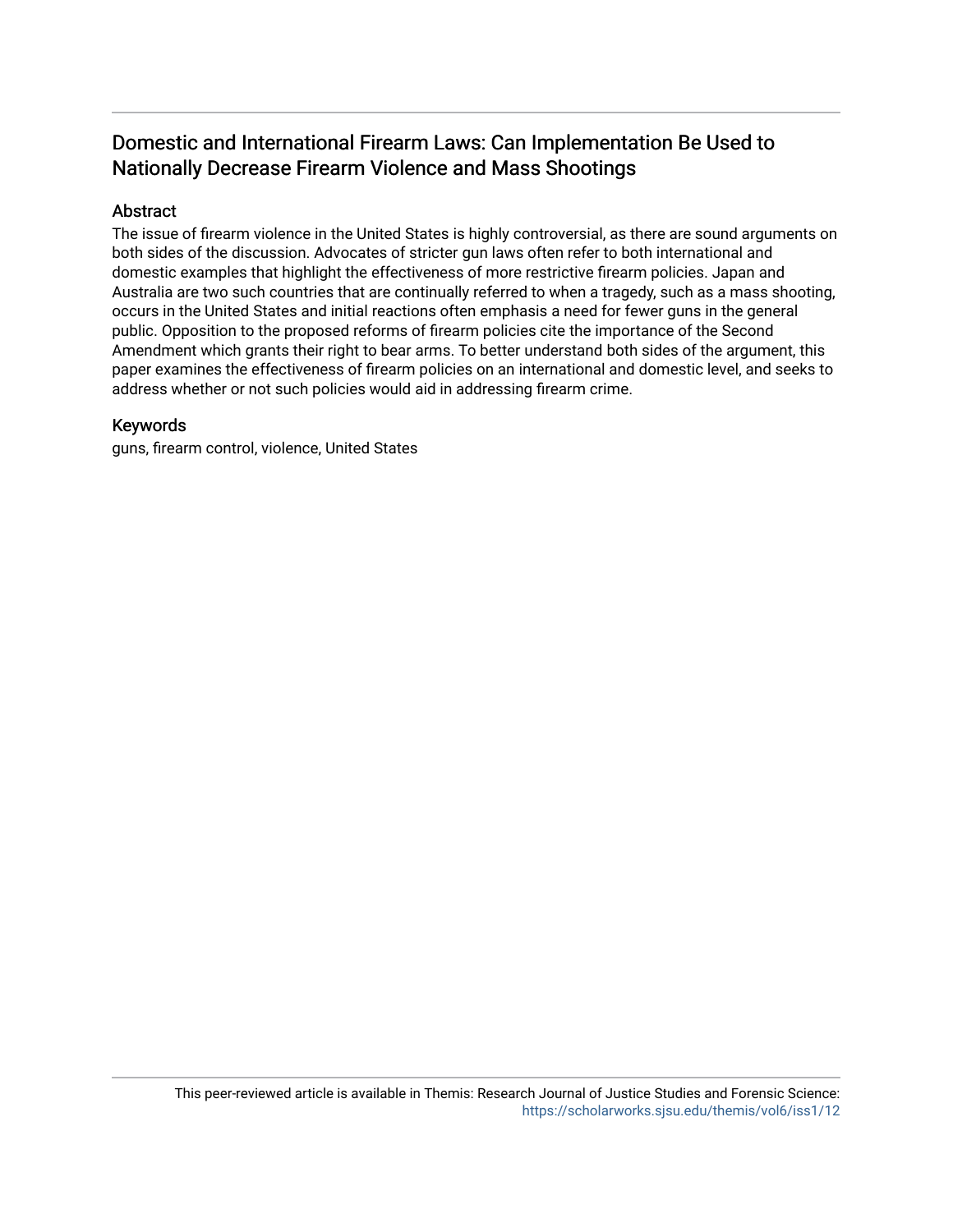# Domestic and International Firearm Laws: Can Implementation Be Used to Nationally Decrease Firearm Violence and Mass Shootings

*Kenneth Banuelos*

# **Abstract**

The issue of firearm violence in the United States is highly controversial, as there are sound arguments on both sides of the discussion. Advocates of stricter gun laws often refer to both international and domestic examples that highlight the effectiveness of more restrictive firearm policies. Japan and Australia are two such countries that are continually referred to when a tragedy, such as a mass shooting, occurs in the United States and initial reactions often emphasis a need for fewer guns in the general public. Opposition to the proposed reforms of firearm policies cite the importance of the Second Amendment which grants their right to bear arms. To better understand both sides of the argument, this paper examines the effectiveness of firearm policies on an international and domestic level, and seeks to address whether or not such policies would aid in addressing firearm crime.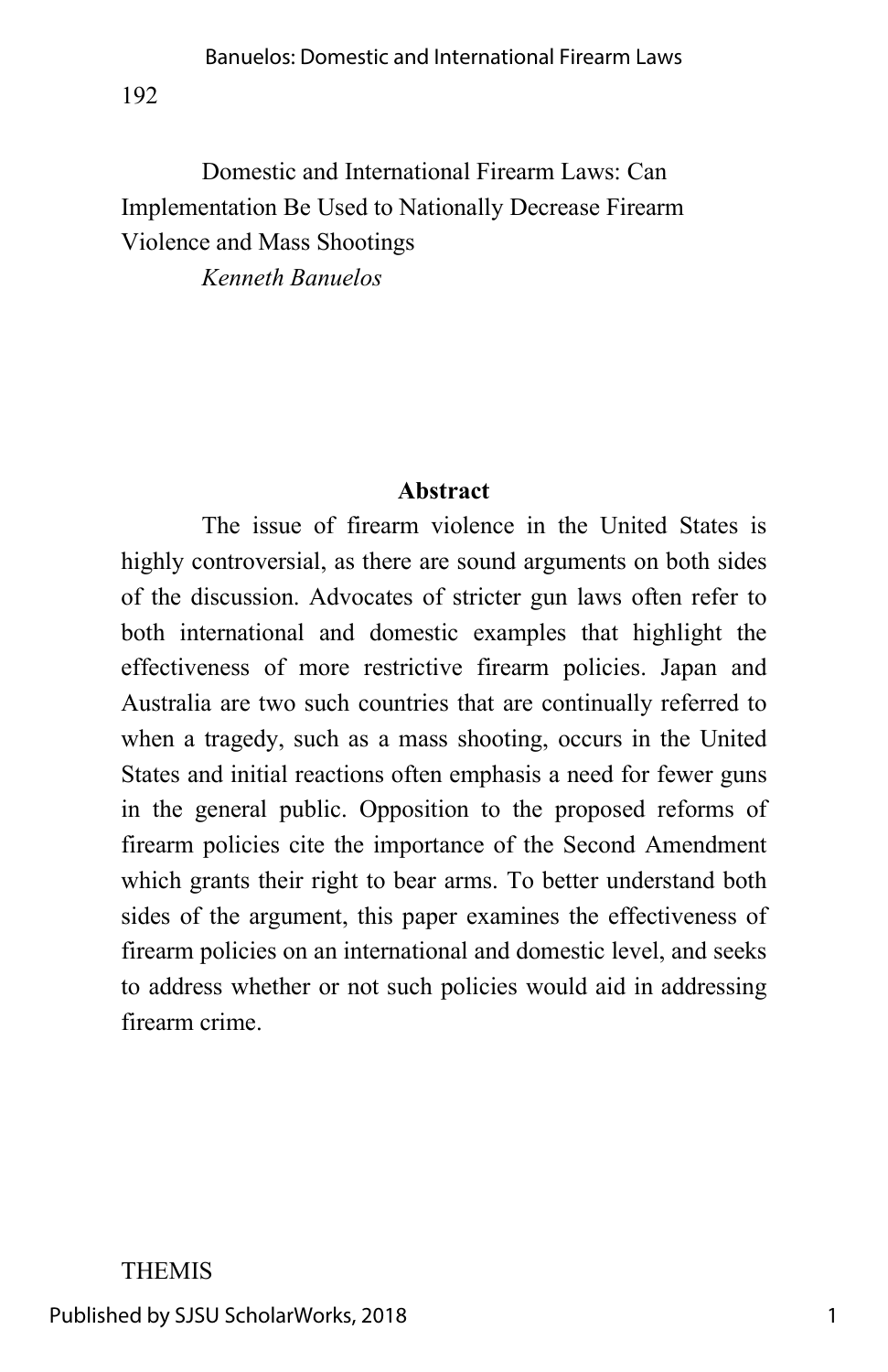193

#### **Introduction**

Guns are incredibly prevalent in the United States and are also readily available to the population, perhaps more so than in other parts of the world. According to the Bureau of Alcohol, Tobacco, Firearms and Explosives (2016), 2,538,397 firearms were sold or transferred in 2016. This has created a lot of controversy on whether or not certain guns and modifications should be legal and what risk the American population is taking by allowing this influx of weapons to continually increase. Not to mention that in a worldwide comparison, American firearm regulations rank amongst the weakest in terms of industrialized nations (Hirsh, 2013).

In today's society, it is easy to browse through the media outlets and see numerous cases of gun violence. The US has the highest number of guns amongst its population, and in relation, the highest number of firearm related deaths (Gopal, & Greenwood, 2017). In 2014, 33,599 people in the United States were victims of gun related violence (Centers for Disease Control and Prevention [CDC], 2015). However, these data are often skewed as it also includes suicides by firearm, which comprises almost two-thirds of that total statistic—over 21,000 people in 2014. (Wolfson, Teret, Frattaroli, Miller, & Azrael, 2016). With a US population of 318.6 million in 2014, violent gun related deaths accounted for less than 1% of the population; however, the topic of gun control is still an important issue to many people. The focus on gun control is largely due to the media's portrayal of a spontaneous increase in gun violence becoming a commonplace in U.S. society. Between 2009 and 2013, 93 mass shootings took place across the United States (Gopal & Greenwood, 2017), not including the devastating mass shooting that occurred in Las Vegas where the gunman shot and

VOLUME VI • 2018

2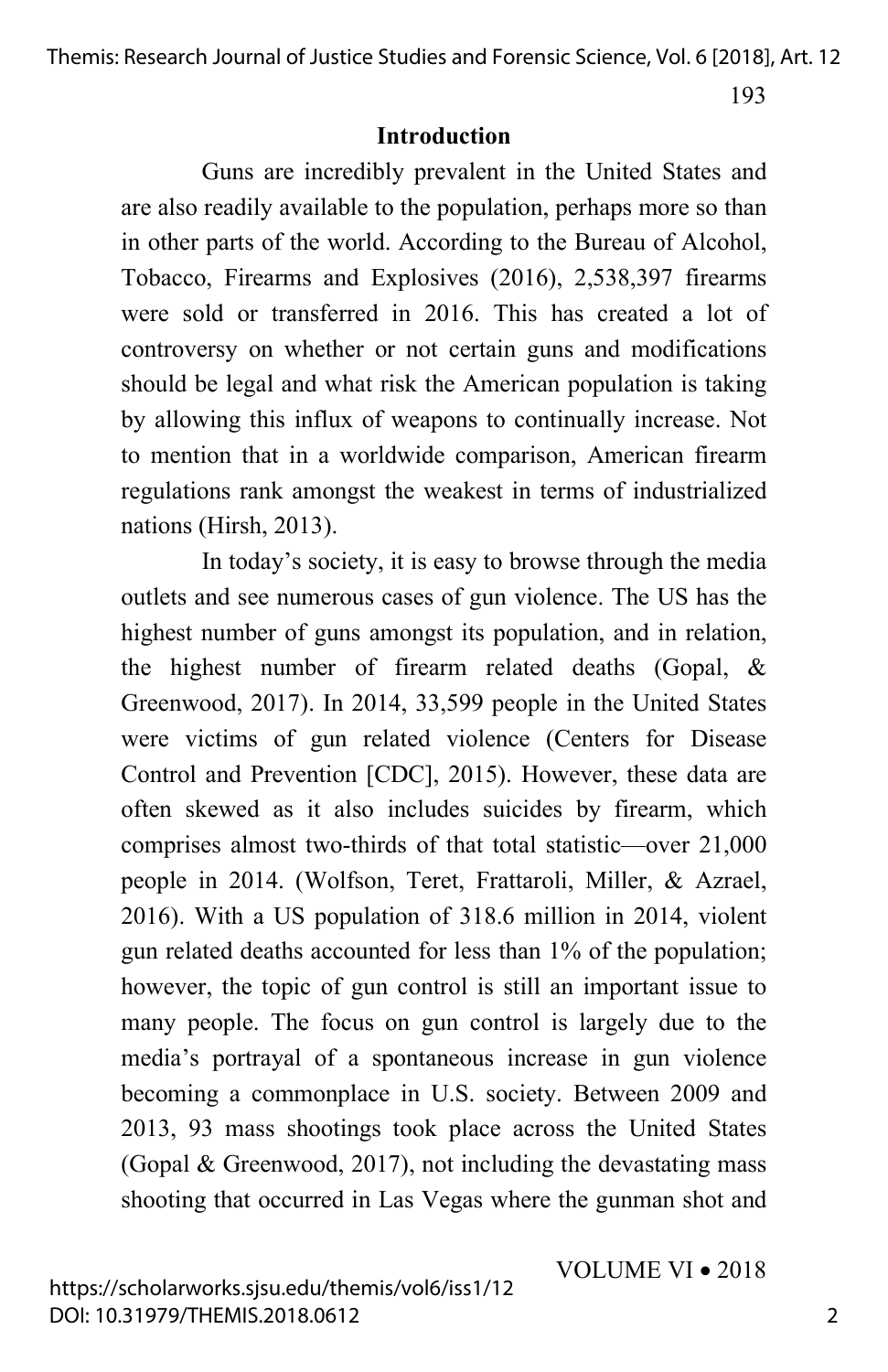killed a record 58 people and injured another 546 on October 1, 2017. Initial reactions to mass shootings have remained similar and constant; to create tougher gun laws to forego any future events. In essence, fewer guns will mean less gun violence.

These suggested policies regarding harsh gun laws conflict with lawful gun owners and proponents of the Second Amendment of the U.S. Constitution. The Second Amendment states that, "A well-regulated Militia, being necessary to the security of a free State, the right of the people to keep and bear Arms, shall not be infringed" (U.S. Const., Amend. II). This amendment is a guaranteed right as a citizen of the United States and is at the heart of the ongoing issue of gun ownership. The problem of mental health and understanding why these individuals go out and commit these heinous acts in the first place is hardly ever addressed—nor the fact that states and other countries with tough gun laws have done little to dissuade crime from happening. This paper will go into whether or not tough gun laws are the answer to addressing the issue of firearm crimes, particularly looking at the relation to mass shootings. Details on race and economical privileges in relation to firearm offenses will be covered, as well as the implications of future policies.

# **Literature Review**

# **Race and Economical Privileges in Relation to Firearms and Firearm Offenses**

Gun violence is a daily occurrence in the US, yet not all crimes are held to the same standard of offense. Recently, the public has grown aware of the labels and privileges that have been garnered towards certain individuals. David Leonard (2017) argues that mass shootings have only been legitimized in low crime non-impoverished areas. With the FBI definition of a mass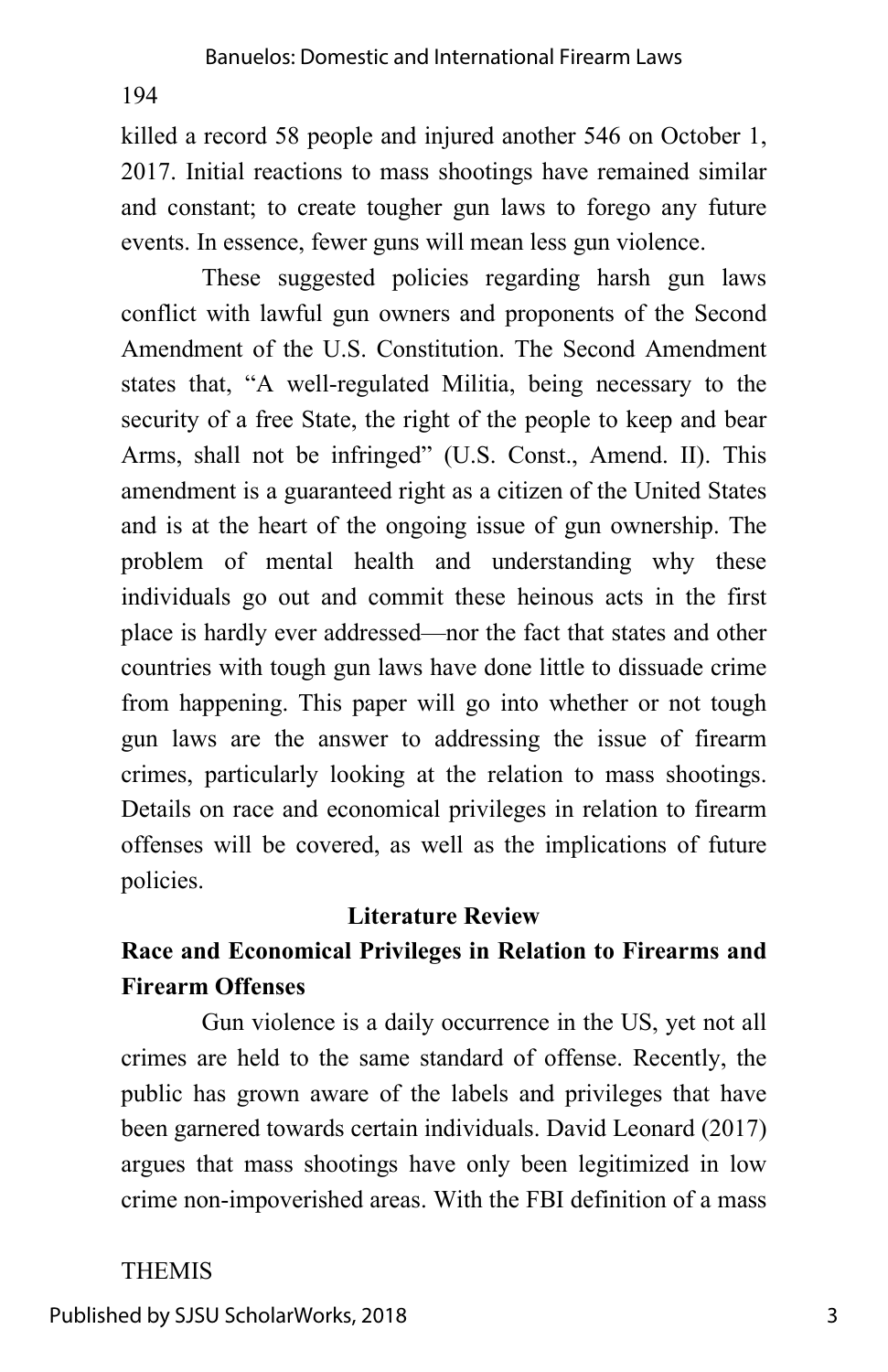shooting consisting of four or more people killed in an incident, the general statistics of mass shooting events should be a lot higher, as gun violence occurs disproportionally in areas experiencing poverty and social inequities (Santilli, et al., 2017). For example, in 2015, 369 mass shootings were recorded in the U.S., yet roughly 6000 African-American men were also victims of gun violence (Santilli et al., 2017); with such a high rate of minority deaths in relation to mass shootings, the emphasis on addressing gun violence in low-income areas should take a higher priority in the legislature agenda. However, due to the normality and acceptance of gun violence in certain areas, firearm related events that do occur are not included in the overall media coverage lacking in public awareness to the problem (Leonard, 2017). This is partly due to deaths and crimes being attributed to having gang or drug relations, and thus, seen as a commonality of the everyday life in the ghetto. This acceptance of gun violence portrays a major distinction—whose lives are expendable and whose are not. Not only is this insensitive to the ongoing issues of those living in poverty, but it shows a clear societal bias in tolerance of certain deaths.

The disproportionality of gun violence amongst races is further highlighted by the dissociation of knowing someone who is a victim of gun violence. The possibility of knowing a victim of gun violence is higher amongst minority groups when compared to those who are white. In neighborhoods with steep criminal activity, the exposure to gun violence for minorities is higher due to the concentration of firearms used for the sole purpose of violence and crime (Kaleson, Weinberg, & Galea, 2016). It should be noted that although minorities have a higher chance of knowing victims of gun violence, the general U.S. population has a 99% chance of knowing a victim of gun

VOLUME VI • 2018

4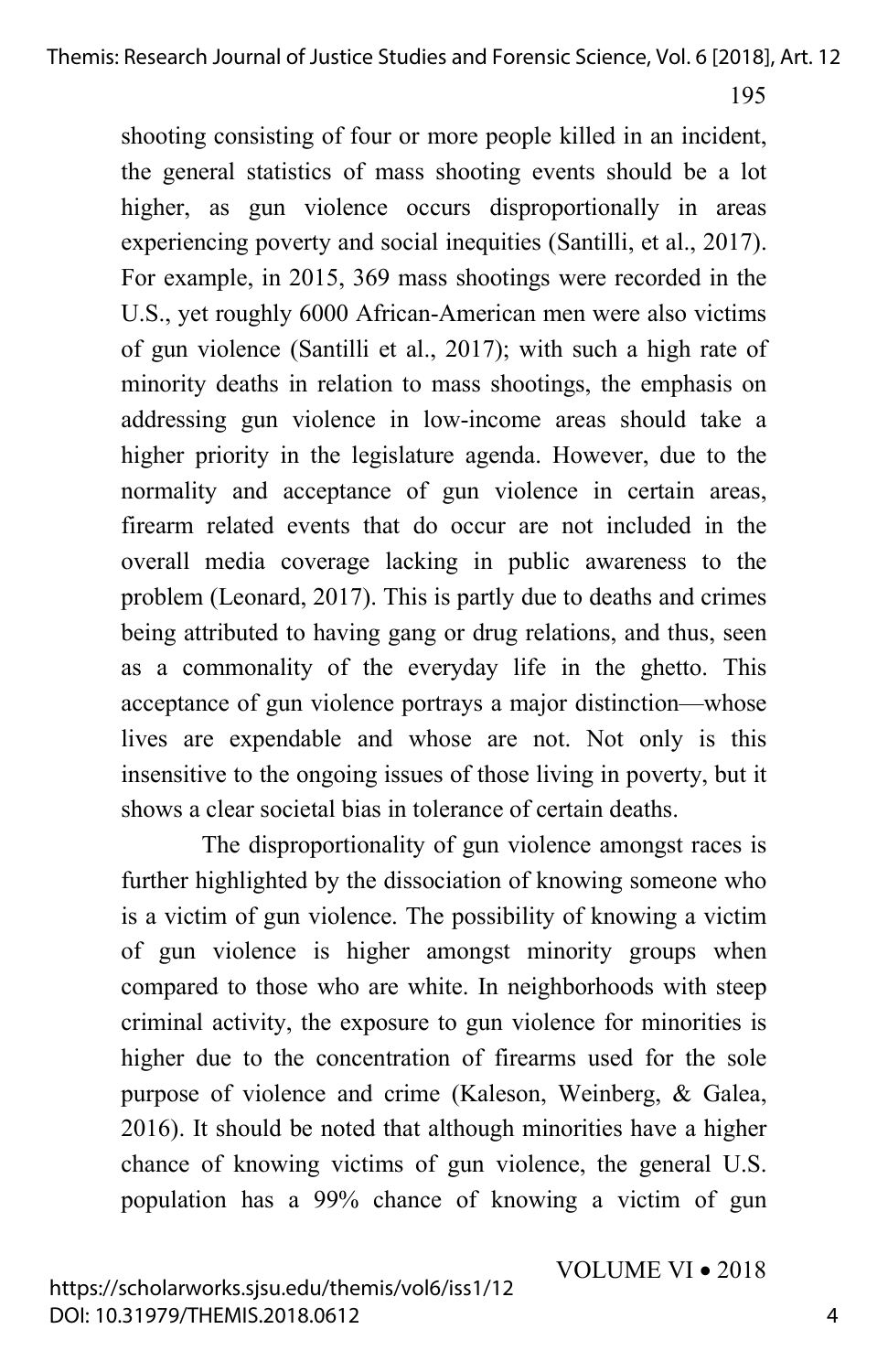violence within their social circle at some point in their lives (Kaleson, et al., 2016).

Firearm ownership and the individuals that purchase, as well as own, the majority of guns in the US are indistinguishable. As statistics show, there are certain populations that are the main buyers of firearms. White, middleaged men are the primary individuals who hold the bulk of guns in the US (Yamane, 2016). The age of the majority of gun control owners raises concerns as the development of geriatric health issues arise in later life. Fear of older people developing problems such as dementia, and a lack of child supervision with guns in the home have become increasingly common (Pinhold, Mitchell, Butler, & Kumar, 2014). In 2005 to 2010, the suicide rate for elderly men rose by over 41%, of which 80% were committed by using firearms.

Even more surprising, Yamane (2016) found that gun ownership is not so much tied to demographics or geography as it is to religion. In his study, Yamane (2016) was able to conclude that Christians from Protestants denominations were more likely to own a gun. This analysis adds another tier to the growing fundamental image of gun owners, which is important to compare to the individuals who commit mass shootings.

# **Historical Effectiveness of Tough Gun Laws**

Harsh gun laws and reducing the availability of firearms has been the immediate answer by the public to bring a stop to gun violence. Whether or not the laws have been proven effective is up for debate. Currently, the ATF is the main regulator of federal laws that provide the blanket coverage for the nation. State regulations vary on whether or not specific guns and modifications are legal and some cities provide even further limitations regarding firearms. Federally, there are multiple

## THEMIS

Published by SJSU ScholarWorks, 2018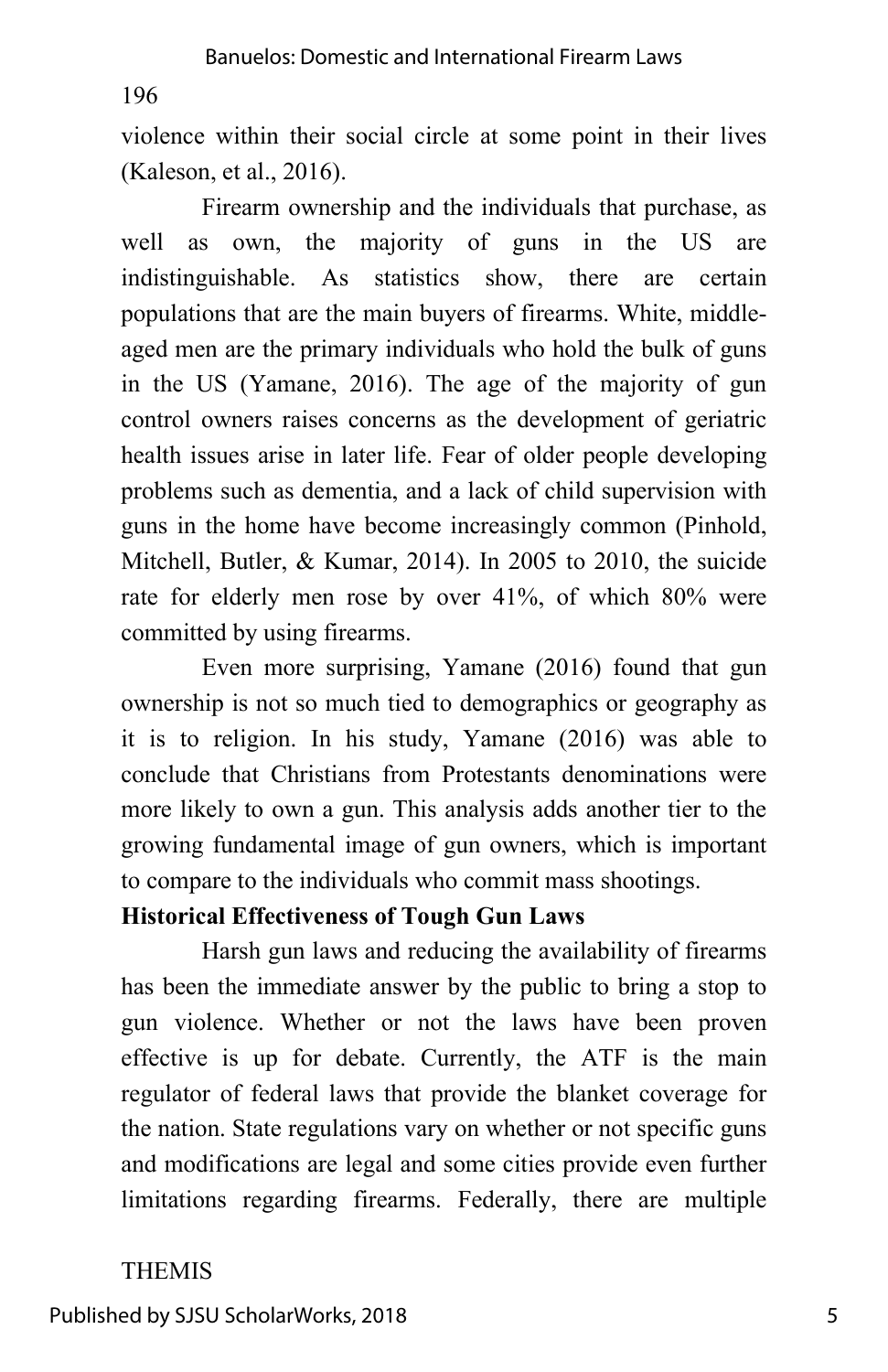limitations in place to deter crimes based on who is able to purchase and own a firearm. Some of the basic laws include age requirements, citizenship, and barring persons of various criminal standings from owning a gun. States and cities have historically used mass shootings to implement further legislation on what firearms should be available.

#### **Domestic Examples of Firearm Laws in the United States.**

New York, a state with some of the toughest gun laws, was successful in its attempt to further restrict firearm limitations following the mass shooting that took place at Sandy Hook Elementary School in 2012. There was a total of 26 victims, including children, which was a catalyst for the New York State Legislature to propose the New York Secure Ammunition and Firearms Enforcement (SAFE) Act (Spitzer, 2015). This new law was proposed and enacted in 2013, less than a year following the shooting at Sandy Hook. Assault weapons and the modifications pertaining to the class of firearm were the primary focus of the legislature, which included a broader definition of the weapon class and additions of outlawing previously lawful modifications such as a pistol grip. Fees and extensions of background checks pertaining to private sales were also included to further regulate the firearm sales and dissuade citizens from purchasing these weapons through both cost and inconvenience. A number of concerns were raised with the enactment of this new law, chief among them being the infringement of the Second Amendment and creating criminals out of previously law-abiding citizens (Spitzer, 2015).

Although the implications of the SAFE Act are still in the early years of assessment, statistics have proven that crimes involved with firearms have been on the decline since 2013. According to the New York State Division of Criminal Justice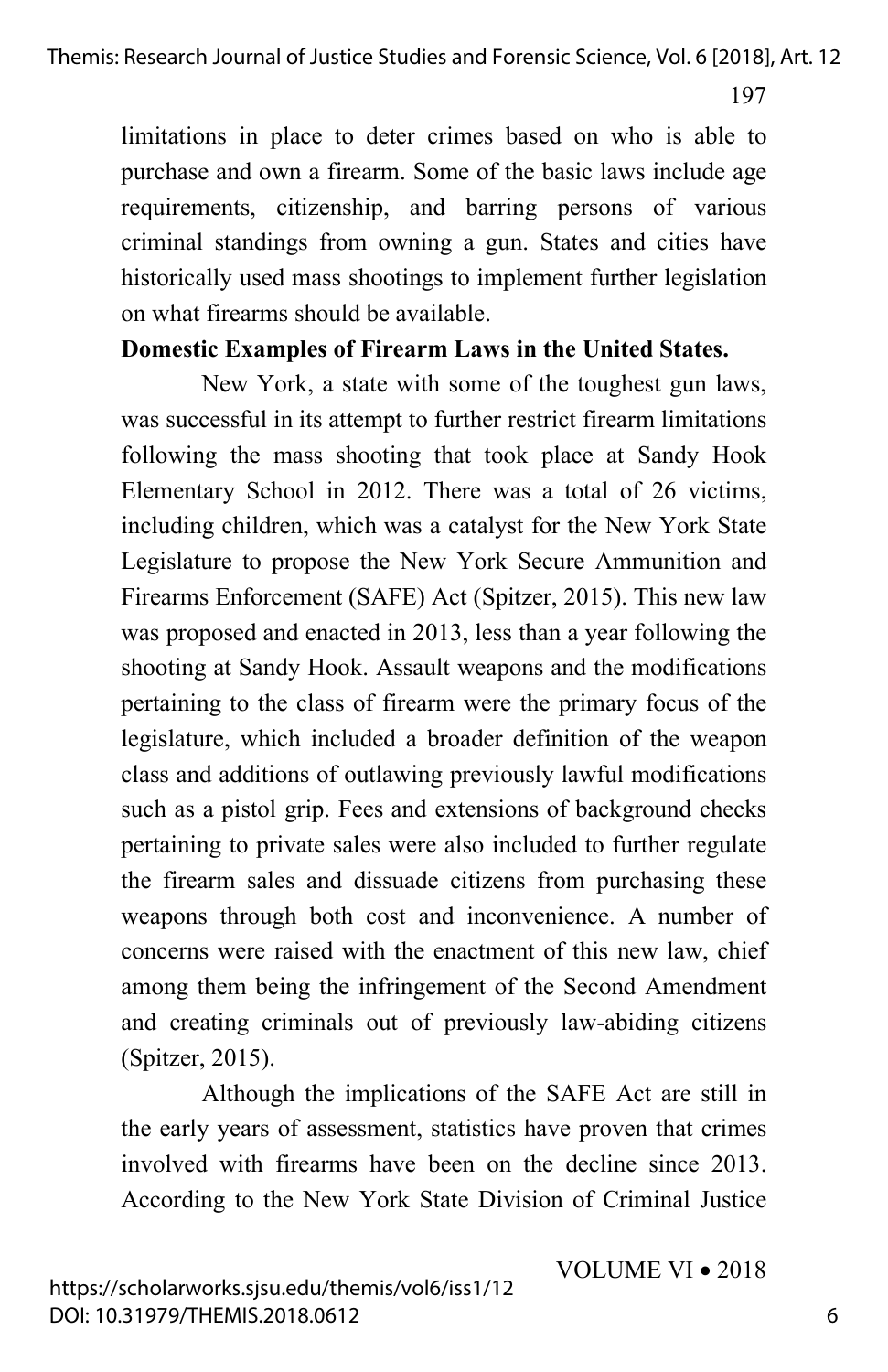Services (2016), the data has proven that firearm related crimes have dropped  $3\%$  over a three-year time period. However, opponents of the SAFE Act argue that the number of firearm related crimes were already on the decline before the act was implemented (Jacobs, & Fuhr, 2016). Crimes involving a gun also continue to rise in certain counties; further supporting the opposition of the law who state that little change has been brought about by the new legislation. Another location often referred to in the gun debate is Chicago.

Chicago is notorious for the amount of crime that occurs within the city, especially in regard to violent crimes and homicides. It is because of this, that the city has implemented harsh gun laws in order to help curb the amount of gun violence and ease the total homicides relating to gun violence (Webster, Bulzacchelli, & Vittes, 2012). Some of these laws include required firearm classes and increased fees in order to purchase a weapon. There is also the requirement of possessing a firearm owner's identification card that is issued by the Illinois State Police. However, even with some of the toughest firearm laws in the nation, the city of Chicago continues to see an upward trend in violence (Grunwald, & Papachristos, 2017).

According to FBI statistics, Chicago had a total of 762 murders in 2016, which was over a 50% increase since 2015. This is largely attributed to the fact that there is a prevalent black market for firearms in Chicago as criminals are the main consumers of the black-market deals (Cook, Harris, Ludwig, & Pollack, 2015). The benefits of having an unregistered illegal firearm are numerous, particularly when the majority of the criminals would not pass a background check to legally purchase a firearm. This fact supports gun control opposition and the idea that harsh gun laws only regulate law-abiding citizens. If an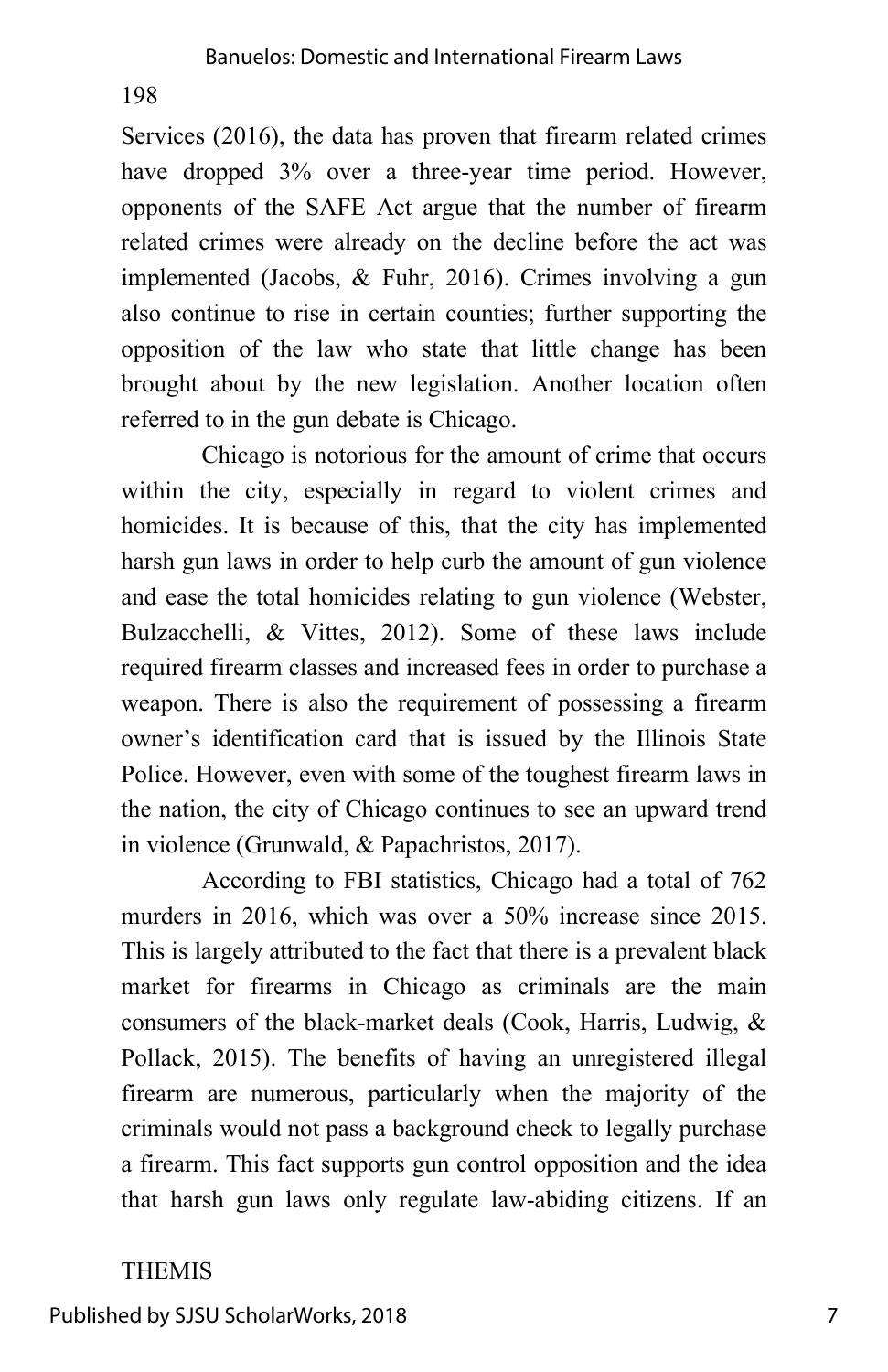individual is interested and morally invested in criminal activity, breaking an additional law is a small deterrent to criminality (Cook, et al., 2015). This idea is supported by research which concludes that five out of six firearms used in a crime are obtained illegally, bypassing the system and laws put in place to ensure criminal acts do not occur (Braga, Wintemute, Pierce, Cook, & Ridgeway, 2012).

# **International Examples of Extreme Firearm Laws and Their Effectiveness**

Firearm critics often refer to Australia and the gun regulations the country has as an example for the United States to follow. Comparison amongst the two countries is prevalent as both have democratic governments and a deeply rooted firearm culture (Hirsh, 2013). The difference between the two countries is that Australia implemented a nationwide firearm reform following a mass shooting in 1996, while the U.S. has done little at the federal level, leaving States and municipalities to set up laws pertaining to its own population. Australia did not do much to regulate guns—it has outright banned them.

This ban was largely possible because Australian people lack something equivalent to the U.S. Second Amendment. As part of the National Firearms Agreement (NFA) of 1996, all states and territories within Australia agreed on implementing multiple statutes on the grounds of preventing another mass killing spree (Webster, 2016). Included in this firearm regulation was the banning of automatic rifles, semi-automatic rifles, and shotguns. Further compliance with this new law was implemented by a "volun-told" buyback program where the Australian government highly encouraged its citizens to turn in their now illegal shotguns and rifles. Another large piece of the NFA was the new nationally recognized firearm owner license,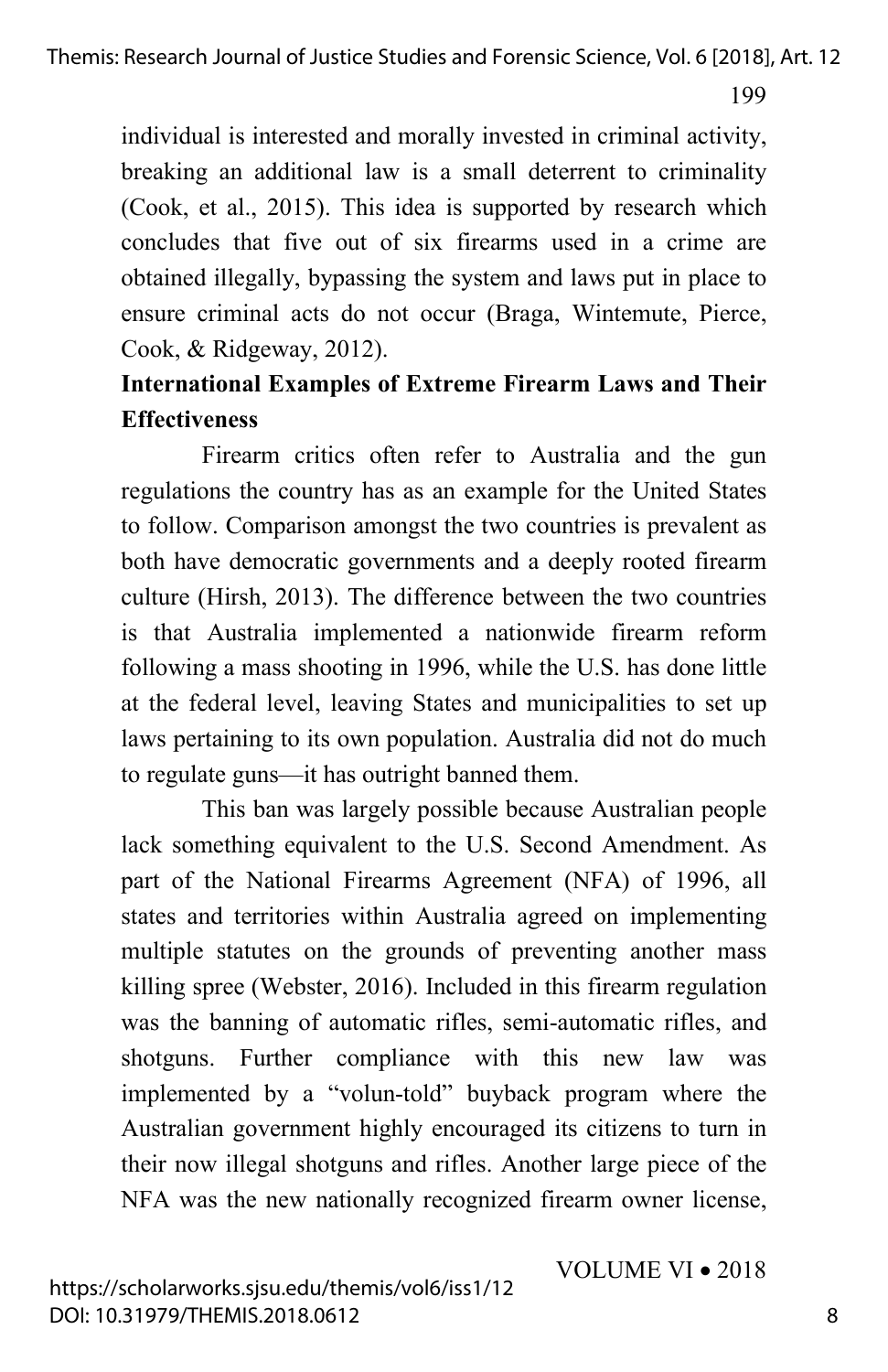which included new fees, but most importantly required the gun owner to display a "genuine reason" for having a firearm, personal protection not being a valid reason (Webster, 2016). Other major changes included detailed and restrictive storage requirements, as well as stricter sales regulations.

Unsurprisingly, the NFA has been successful in reducing firearm related deaths. Multiple studies have been conducted confirming the success of the law as there have been no mass shootings post implementation of the NFA (Hirsh, 2013). Firearm homicides have decreased by 65% and suicides by firearm has declined by 59%. These findings, however, are not without criticism. McPhedran and Baker (2008) found that only firearm related suicides were affected by the NFA, as firearm related deaths were already on the decline before the NFA was implemented. They also found that changes in firearm related deaths were adversely affected by societal factors influencing the public perception on firearms, which is consistent with firearm regulation in Japan.

Japan is another country often compared to the U.S. in regard to firearm regulation. Japan's population has a lack of firearm availability due to guns largely being banned (Roberts, 2008). Because of the lack of firearms amongst its population, Japan is able to boast of a much lower percentage of firearm deaths in comparison to the U.S. with only 3.4% of Japan's homicides committed with firearms between 2000 and 2004 (Roberts, 2004). In general, firearm owners are extremely rare in Japan. Handguns are outlawed, and rifles owners are required to turn in their guns upon their deaths, as rifles were outlawed after 1971 (Howell, 2009). The only firearms the general public is allowed to own are shotguns and air rifles, but purchasing one is a hassle. Buyers must attend a class and pass a written and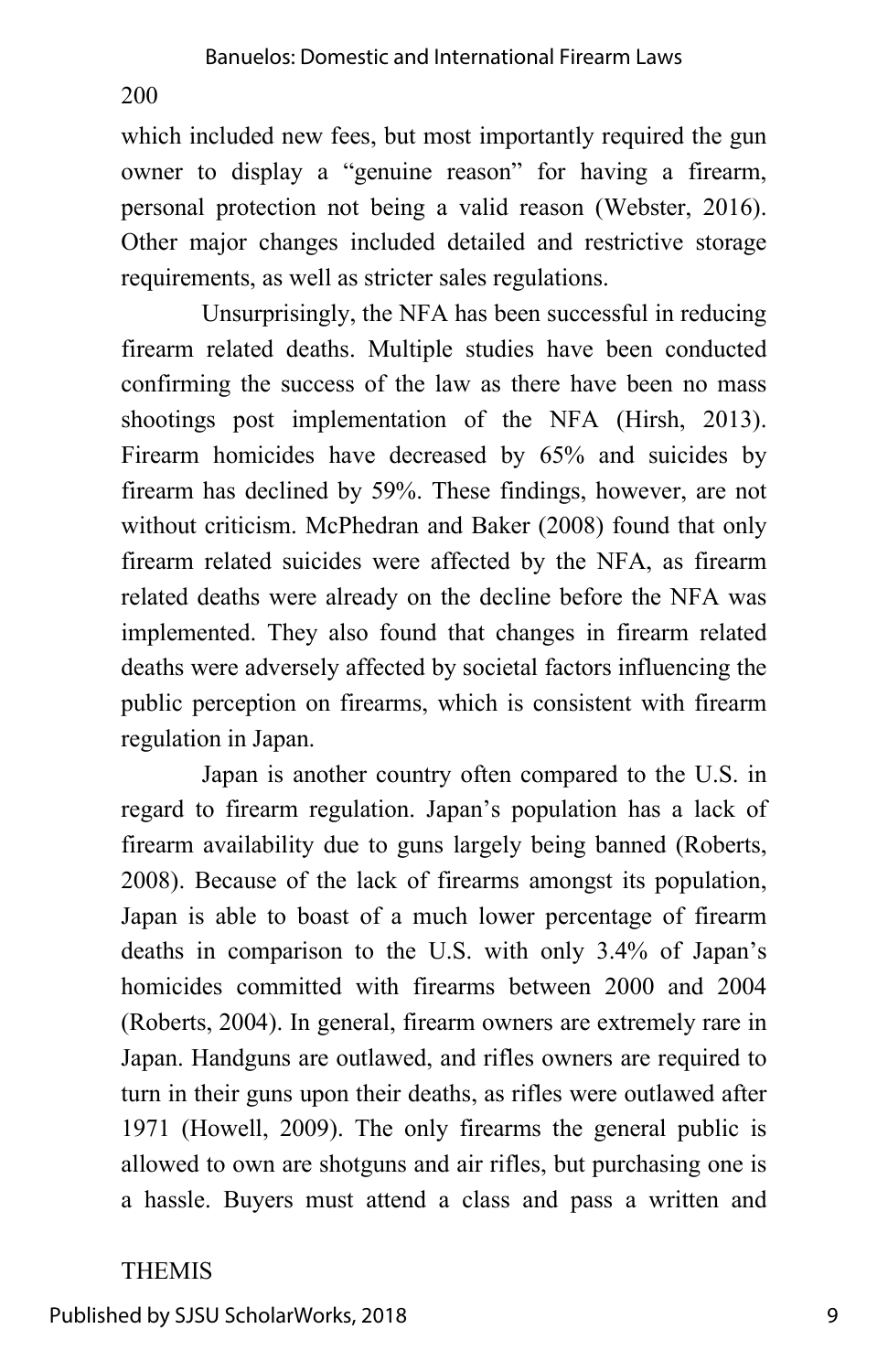201

hands-on performance test. A mental and drug test performed by a licensed physician is also required to be submitted to the police along with documentation verifying the exact location the firearm and ammo will be stored. As if that is not enough, police are required to annually inspect the gun and its location, and firearm owners are required to re-take the firearm class and exam every three years (Tsuboi, Satoh, Seto, & Osawa, 2014).

These firearm requirements are a stark contrast to the American way of thinking. In Japan, owning a firearm is considered and treated as an unnecessary privilege (Howell, 2009), while in America it is a citizen's right. Even Japanese law enforcement officers are hesitant to use firearms, turning to weekly practiced martial arts instead. Much of this regulation is due in part to the Japanese culture, which is largely peaceful, as acceptance of regulations and an overall lack of crime, accounts for the belief that guns are unnecessary (Roberts, 2004).

#### **Policy Implications**

Based on the increasing U.S. firearm homicides and mass murders, it is clear the United States needs to review the current firearm regulations. There are numerous loopholes, and the lack of general oversight allows criminals and unfit individuals to obtain guns, causing the general population to be in consistent danger. Keeping the Second Amendment and the right for the U.S. citizens to bear arms in mind, changes can be brought about to help reduce firearm related homicides. An increase in oversight can also assist with limiting the amount of mass murders that occur across the United States, as safety of the population should be the government's number one consideration in policy implementation.

Drawing upon proven successful measures that have been implemented globally can help deter firearm violence as a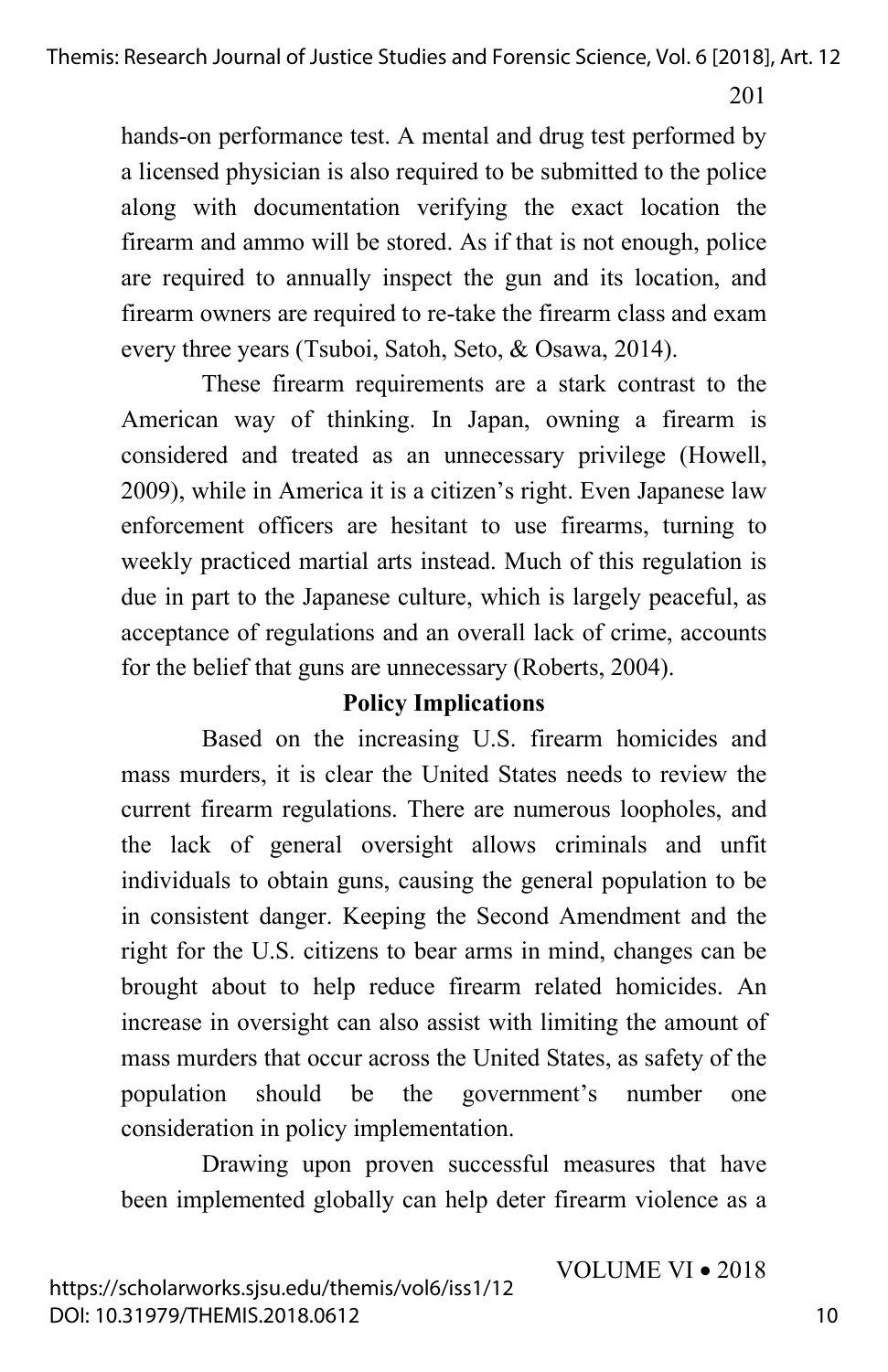whole in America. One of the major legislative acts that needs to be considered is the banning of all automatic firearms regardless of manufacture date. The U.S. federal government banned automatic weapons in 1986, but grandfathered pre-1986 weapons into the current law (Hirsh, 2013). Inclusion of any firearm modification that allows a non-automatic to act as one should be included within this ban. Fully automatic firearms have no necessity in modern society outside of war, which was federally decided in the case of District of Columbia v. Heller (Ruben, & Miller, 2017). The Supreme Court examined the scope to which the Second Amendment allowed citizens the right to bear arms and struck down the belief that firearm ownership is unlimited (Ruben, & Miller, 2017).

An additional regulation that can be adopted from both the States and countries like Japan is the nationally recognized firearm registration requirements. Proponents of strict firearm regulation have been calling for a firearm licensing system to be implemented so the government could easily track firearms and their owners. This federally recognized licensing system would ensure certain individuals are prohibited from firearm ownership. As a requirement for registration, adopting a mental health checkup like Japan's would lower the suicide rate by taking firearms out of suicidal individual's hands (Tsuboi, Satoh, Seto, & Osawa, 2014). Additionally, imposing the condition of mandatory training courses would help educate owners on the proper use and storage of their firearms. Implementation of a national registration would also be constitutional as it does not prevent capable citizens from the right to bear arms (Hirsh, 2013).

Another policy implication that would ensure that criminals do not acquire a firearm would be an increased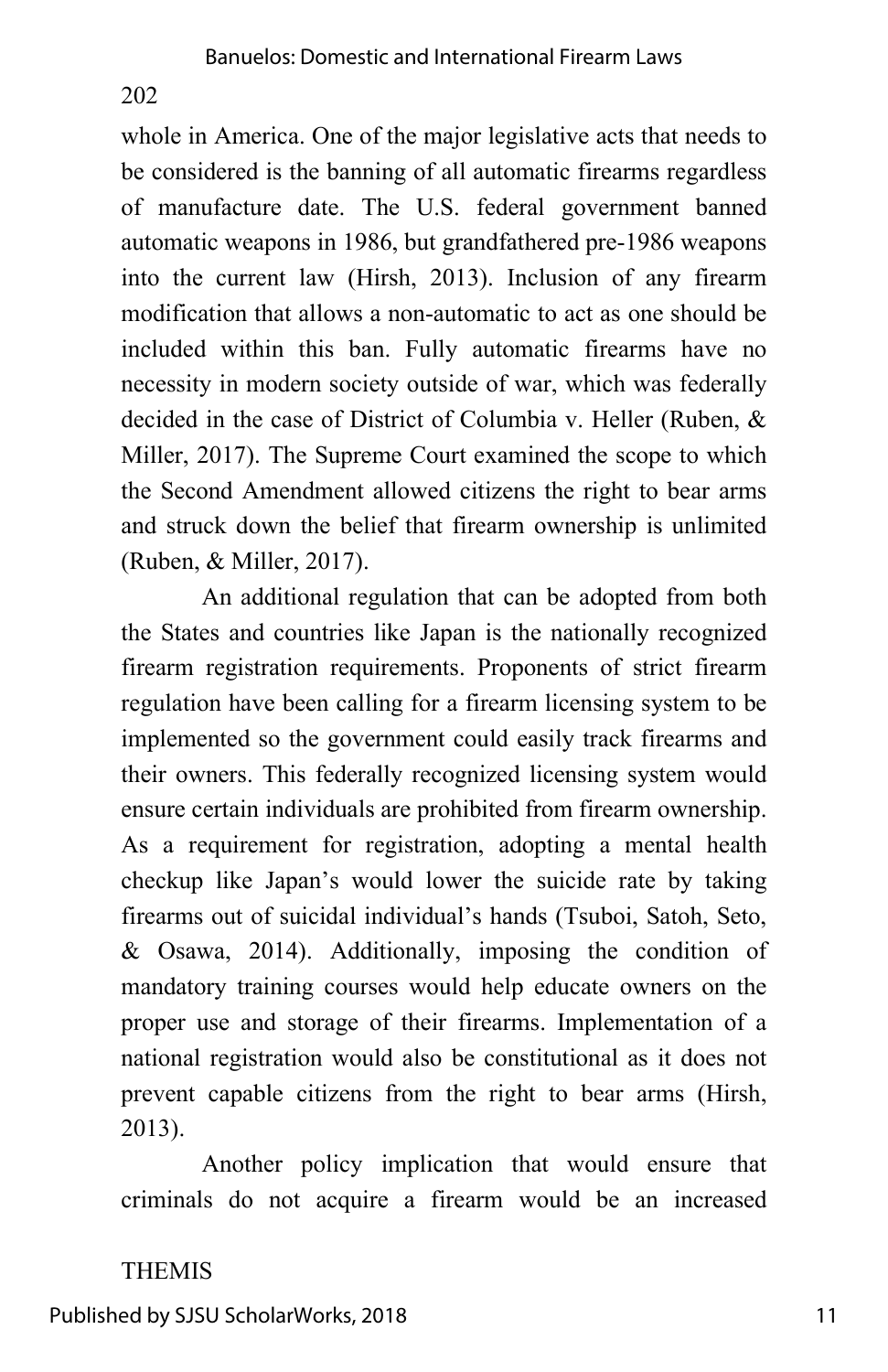oversight of firearm storage. Unsafe storage of firearms results in an increased risk of deaths and injuries (Morrissey, 2017). Over 600 people died from an accidental firearm discharge in 2010, with 10% of the victims being children (Morrissey, 2017). A nationally recognized requirement for an increased storage system for firearms would greatly reduce accidental deaths and injuries, especially in regard to children (Cummings  $\&$ Grossman, 1997).

#### **Conclusion**

This research paper concludes that there are many changes and additions that the U.S. can implement to address the ongoing issue of firearm violence and to deter mass shootings. Multiple studies and research on the effectiveness of tough gun laws have proven the effectiveness of harsh firearm regulations. Locations within the United States, such as the cities of Chicago and New York have shown that tough gun laws are able to address the issue of firearm violence by placing the safety of the population over the wants of a few, all while ensuring the U.S. citizen's right to bear arms is not infringed upon. Additionally, countries that regard firearms as a privilege rather than a right have been able to eradicate firearm crimes within their respective countries overtime, and eliminate mass murders by firearms.

These implications, however, need to be taken with a grain of salt. Other countries do not have an equivalent to the United States' Second amendment, so infringing upon U.S. citizen's rights needs to be considered before drastic changes are implemented. Closing loopholes and keeping firearms out of the hands of individuals who are unfit to own them are proven to decrease firearm related violence and should bear the forefront of gun regulation. Measures such as ensuring safe storage practices and firearm registration would go a long way in ensuring that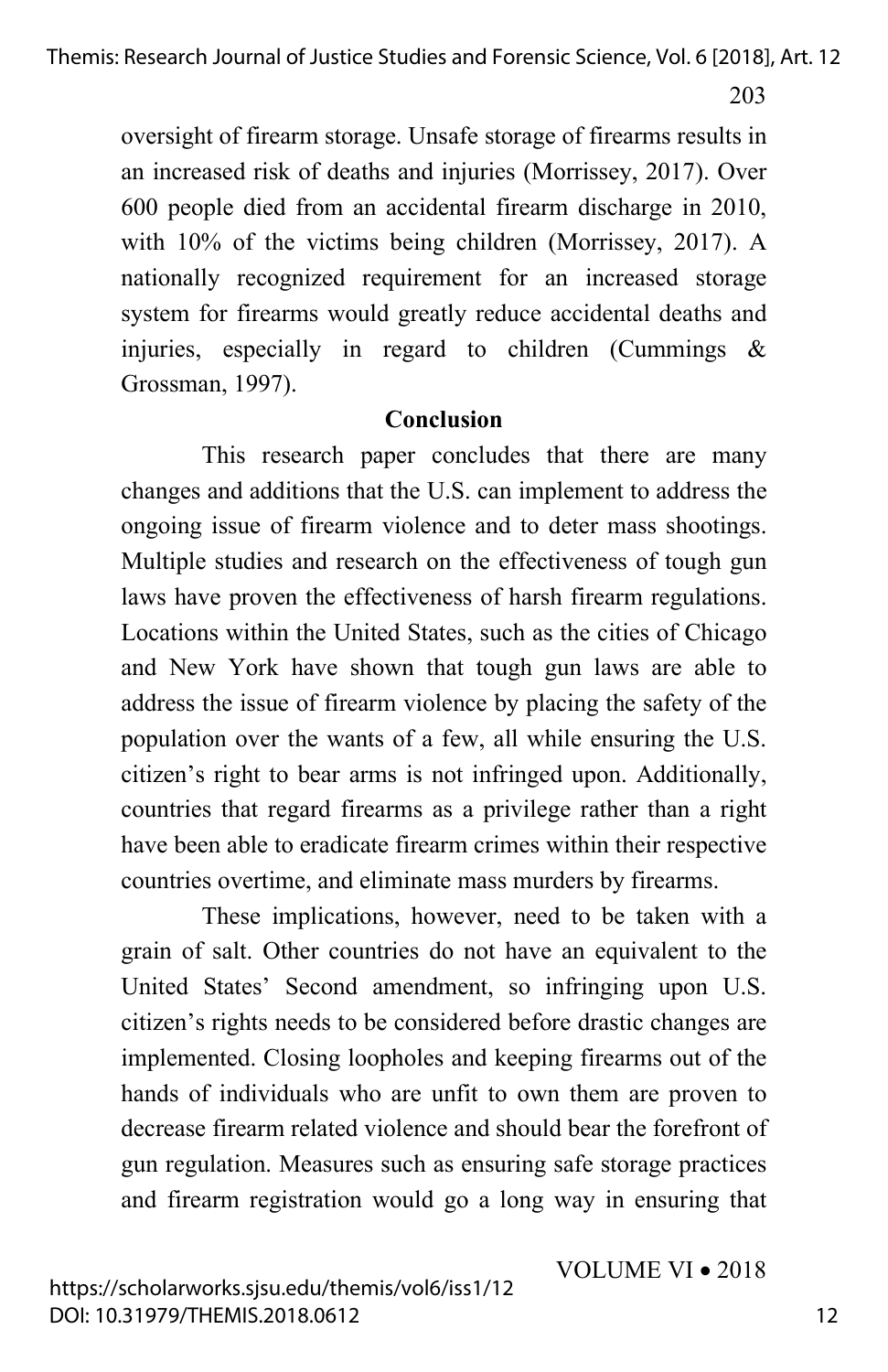firearms do not end up in the wrong hands. In general, there are proven solutions that can be implemented that can protect the everyday U.S. citizen while still ensuring that law-abiding firearm owners do not feel that their rights are being infringed upon.

# **References**

- Braga, A., Wintemute, G., Pierce, G., Cook, P., & Ridgeway, G. (2012). Interpreting the empirical evidence on illegal gun market dynamics. *Journal of Urban Health, 89*(5), 779-793.
- Centers for Disease Control and Prevention. (2014). Firearm mortality by state. Retrieved from https://www.cdc.gov/nchs/pressroom/sosmap/firearm\_ mortality/firearm.htm
- Cook, P. J., Harris, R. J., Ludwig, J., & Pollack, H. A. (2015). Some sources of crime guns in Chicago: Dirty dealers, straw purchasers, and traffickers. *Journal of Criminal Law & Criminology, 104*(4), 717-759.
- Cummings, P., & Grossman, D. C. (1997). State gun safe storage laws and child mortality due to firearms. *JAMA: Journal of The American Medical Association, 278*(13), 1084
- Division of Criminal Justice Services. (2016). 2016 County violent crime counts and rates per 100,000 population [Data File]. Retrieved from http://www.criminaljustice. ny.gov/crimnet/ojsa/stats.htm

# THEMIS

Published by SJSU ScholarWorks, 2018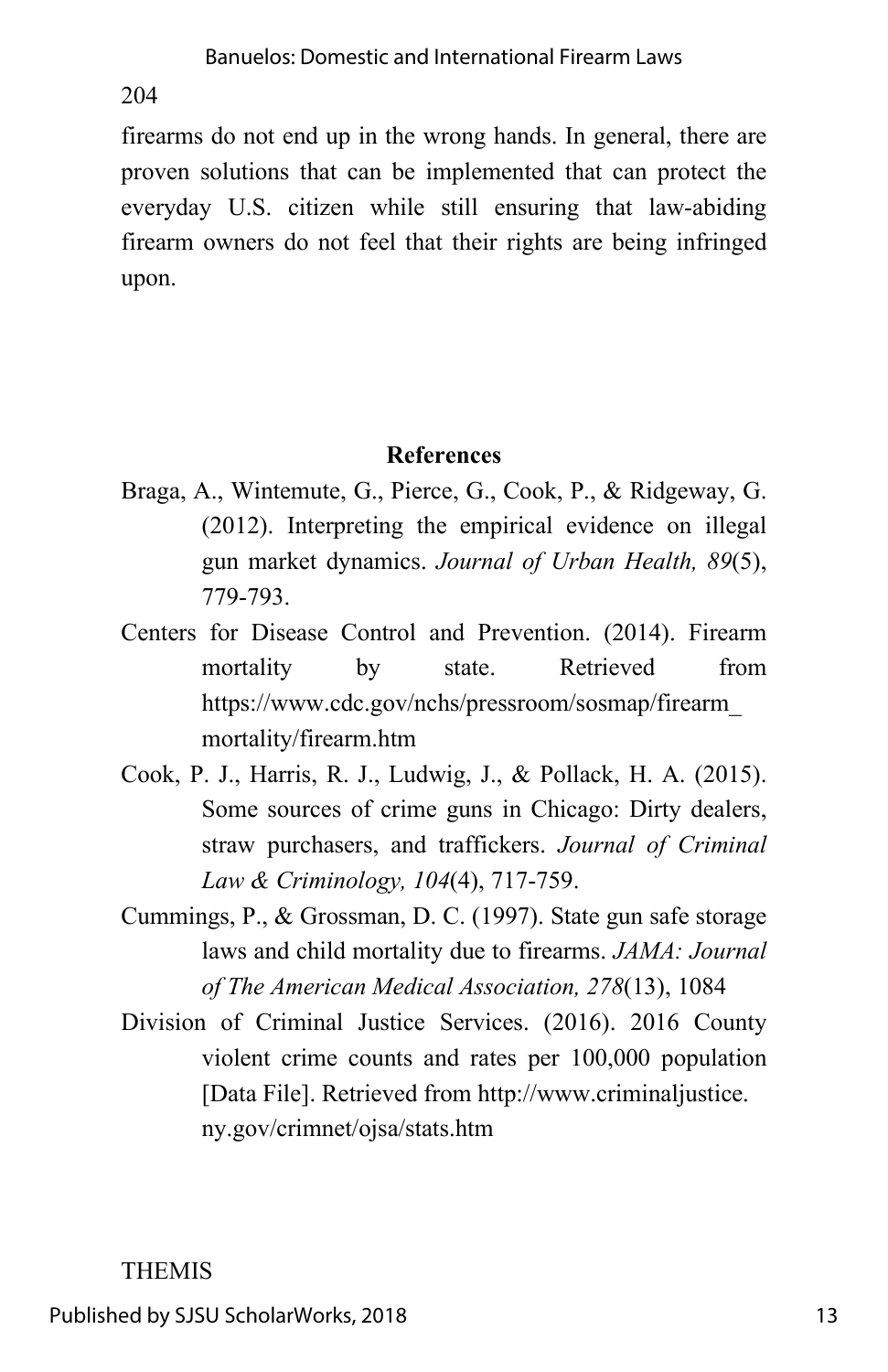Gopal, A., & Greenwood, B. N. (2017). Traders, guns, and

- money: The effects of mass shootings on stock prices of firearm manufacturers in the U.S. *Plos ONE, 12*(5), 1-29.
- Grunwald, B., & Papachristos, A. V. (2017). Project safe neighborhoods in Chicago: Looking back a decade later. *Journal of Criminal Law & Criminology, 107*(1), 131- 159.
- Hirsh, L. (2013). Brothers in arms control: Introducing Australian-style gun control in the United States. *Macquarie Law Journal, 12*, 81-108.
- Howell, D. L. (2009). The social life of firearms in Tokugawa Japan. *Japanese Studies, 29*(1), 65-80.
- Jacobs, J. B., & Fuhr, Z. A. (2016). Universal background checking – New York's Safe Act. *Albany Law Review, 79*(4), 1327-1354
- Kalesan, B., Weinberg, J., & Galea, S. (2016). Gun violence in Americans' social network during their lifetime. *Preventive Medicine, 93*, 53-56.
- Leonard, D. J. (2017). Illegible black death, legible white pain. *Cultural Studies/Critical Methodologies, 17*(2), 101-109.
- McPhedran, S., & Baker, J. (2008). Australian firearms legislation and unintentional firearm deaths: A theoretical explanation for the absence of decline following the 1996 gun laws. *Public Health (Elsevier), 122*(3), 297-299.
- Morrissey, T. W. (2017). Associations between active shooter incidents and gun ownership and storage among families with young children in the United States. *Preventive Medicine, 100*, 50-55.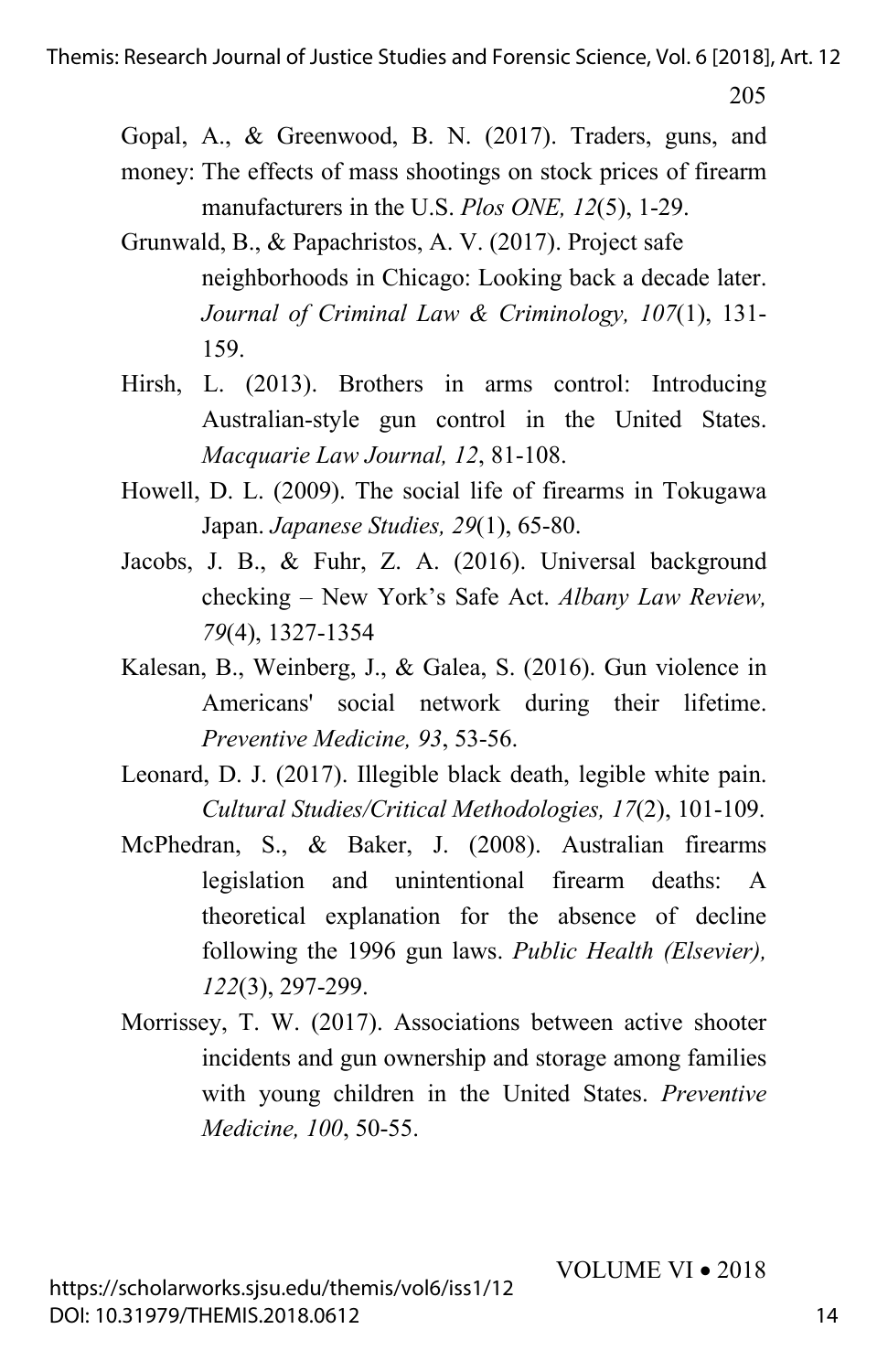- Roberts, A. (2008). Explaining differences in homicide clearance rates between Japan and the United States. *Homicide Studies, 12*(1), 136-145.
- Ruben, E. M., & Miller, D. H. (2017). Preface: The second generation of Second Amendment law & policy. *Law & Contemporary Problems, 80*(2), 1-9.
- Santilli, A., Duffany, K. O., Carroll-Scott, A., Thomas, J., Greene, A., Arora, A., & ... Ickovics, J. (2017). Bridging the response to mass shootings and urban violence: Exposure to violence in New Haven, Connecticut. *American Journal of Public Health, 107*(3), 374- 379.
- Spitzer, R. J. (2015). New York state and the New York Safe Act: A case study in strict gun laws. *Albany LawReview, 78*(2), 749-787
- Tsuboi, A., Satoh, F., Seto, Y., & Osawa, M. (2014). Selfinflicted fatal shotgun wound from a homemade weapon. *Legal Medicine, 16*(2), 81-83.
- United States Constitution. (1787). Philadelphia.
- Webster, D. W. (2016). Lessons from Australia's National Firearms Agreement. *JAMA: Journal of the American Medical Association, 316*(3), 279-281.
- Webster, D., Vernick, J., Bulzacchelli, M., & Vittes, K. (2012). Temporal association between federal gun laws and the diversion of guns to criminals in Milwaukee. *Journal of Urban Health, 89*(1), 87-97.
- Wolfson, J. A., Teret, S. P., Frattaroli, S., Miller, M., & Azrael, D. (2016). The US public's preference for safer guns. *American Journal of Public Health, 106*(3), 411-413.
- Yamane, D. (2016). Awash in a sea of faith and firearms: Rediscovering the connection between religion and gun

# THEMIS

Published by SJSU ScholarWorks, 2018